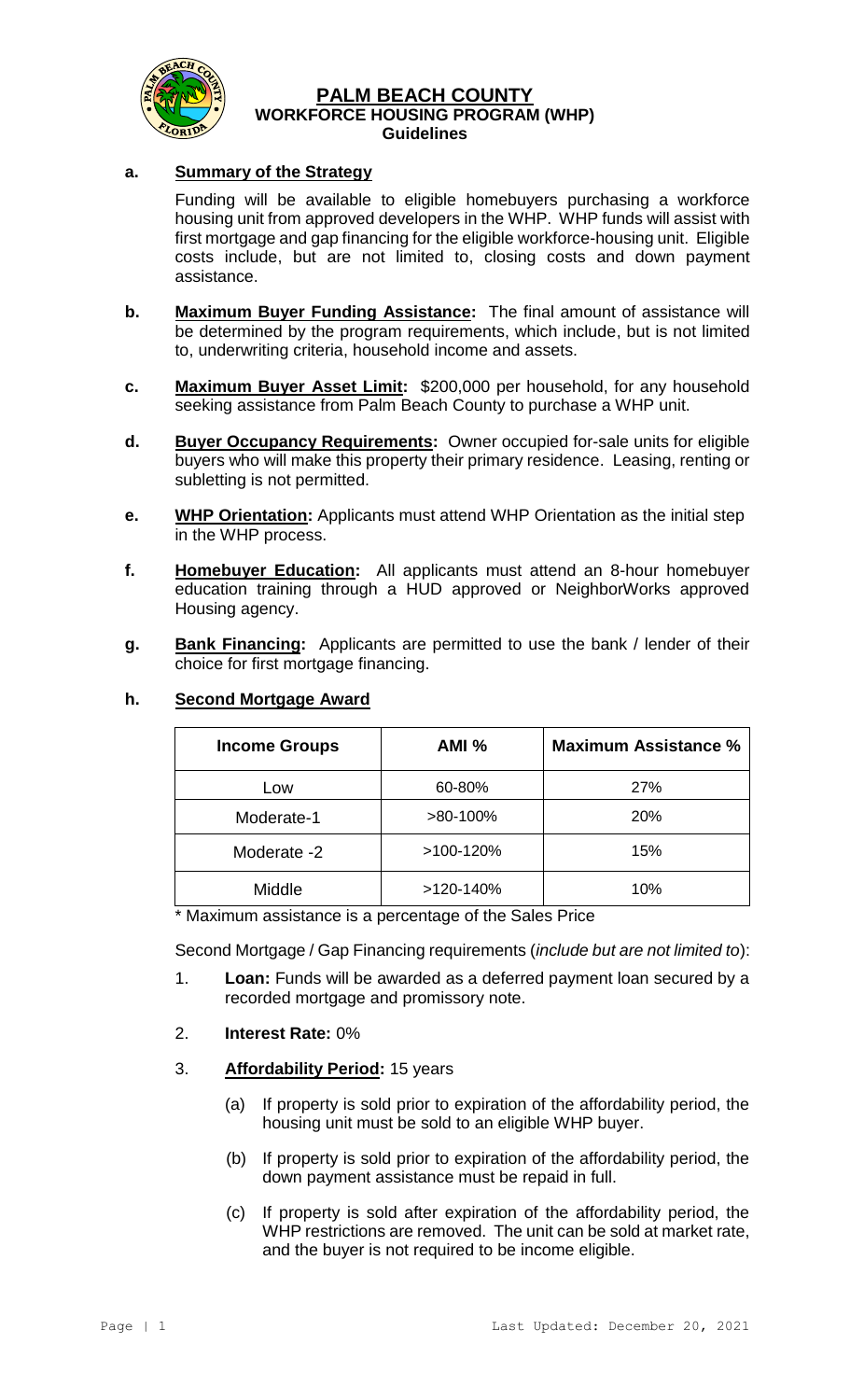# 4. **Default/Recapture**

The loan will be in default if any of the following occurs: sale, transfer, or conveyance of property; conversion to a rental property; loss of homestead exemption status; or failure to occupy the home as primary residence. If any of these occur, the original loan amount will be due and payable. The unit will remain subject to the affordability restrictions for the remainder of the affordability period.

5. Applicants must secure a first mortgage approval by a lender, to be eligible for down payment assistance.

# **i. Recipient Selection Criteria**

- 1. Applicants will be assisted based on a first-qualified, first-served basis.
- 2. Annual Report: Homeowners will be required to report annually to the County's Planning, Zoning and Building (PZ&B) Department.
- 3. Earnest Money Deposit (EMD): When required by the developer, buyers must provide their earnest money deposit to the developer at the time of signing a sales contract. The minimum EMD is determined by the applicant and the developer.

## **j. Underwriting Criteria** (*include but is not limited to*):

Actual amount of assistance will be based on debt-to-income ratios.

- 1. Front-end ratio (*housing payment*) between 30% and 35% of monthly household income, including HOA assessments
- 2. Back-end ratio (*overall credit and debt payments*) cannot exceed 48% of the monthly household income

## **k. Frequently Asked Questions**

#### 1. **Do I automatically receive the maximum funding assistance provided in the income group I qualify for?**

No. The final amount of assistance will be determined by the program requirements, which include (but not limited to) underwriting criteria, household income and assets.

### 2. **Can I purchase a WHP unit in a higher income group than what my income qualifies me for?**

Yes, provided you meet all the eligibility and underwriting requirements of the WHP.

Please note that if you are seeking down payment assistance, the amount of down payment assistance provided will not exceed the maximum for the group / category you are purchasing a home in. For instance, if your income places you in the Moderate-1 group and you want to purchase a home in the Moderate-2 group, the maximum down payment assistance will not exceed the eligible percentage for the Moderate-2 group.

#### 3. **Can I purchase a WHP unit in a lower income group than what my income qualifies me for?**

This is not preferable, but will be reviewed on a case-by-case basis.

#### 4. **Do I need to be a first-time homebuyer to participate in the WHP?**

No. As a first-time homebuyer you are eligible, but it is not a requirement for the WHP.

#### 5. **What if my household income/assets exceed the approved ranges after I purchase the WHP home?**

The income/asset ranges are only applicable at the time of purchase. If your income/asset changes after you have purchased the home, there is no adverse impact from the County.